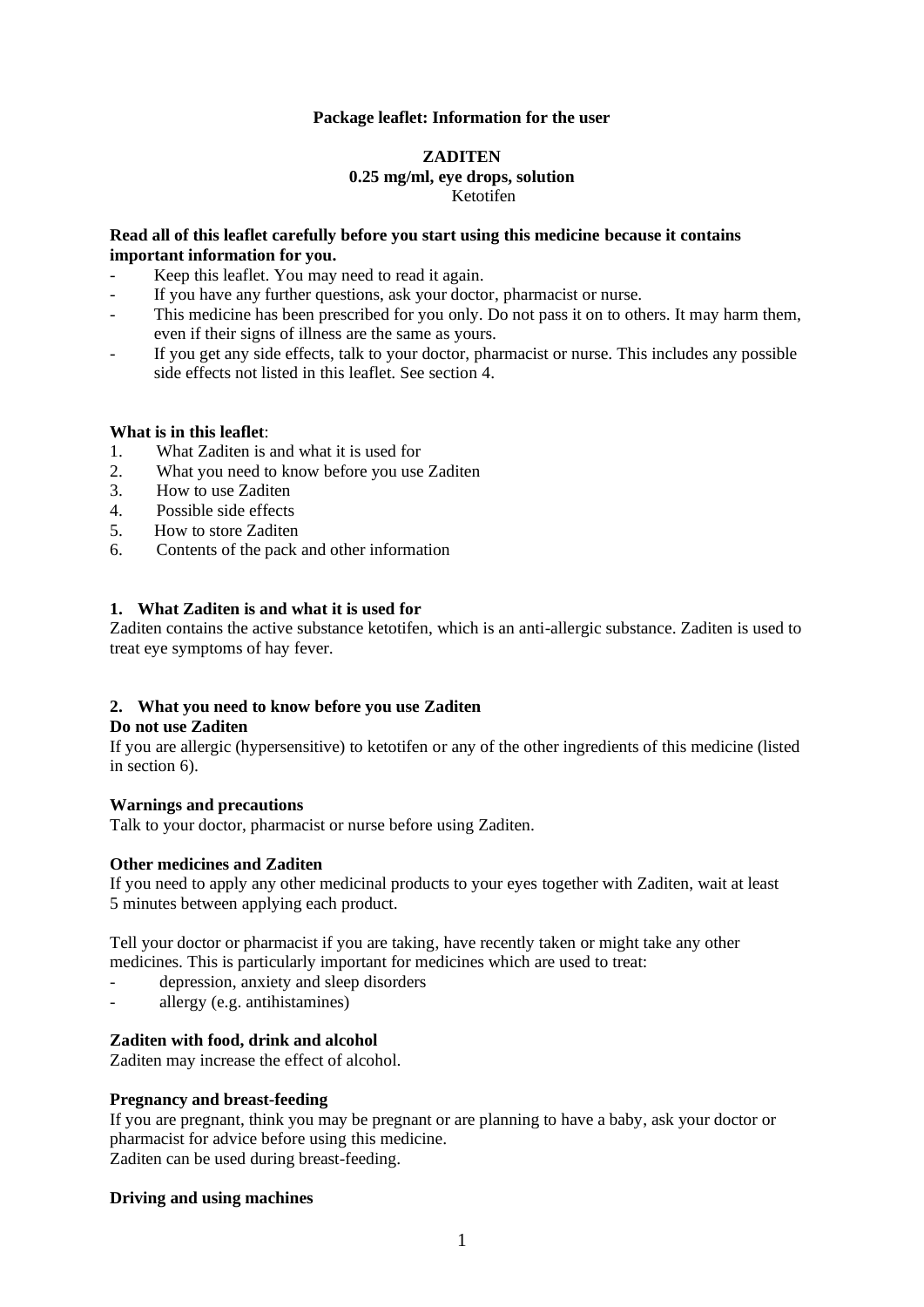Zaditen may cause blurred vision or drowsiness. If this happens to you, wait until this has cleared before driving or operating machinery.

# **Zaditen contains benzalkonium chloride**

This medicine contains 2.6 micrograms benzalkonium chloride in each drop.

Benzalkonium chloride may be absorbed by soft contact lenses and may change the colour of the contact lenses. You should remove contact lenses before using this medicine and put them back 15 minutes afterwards.

Benzalkonium chloride may also cause eye irritation, especially if you have dry eyes or disorders of the cornea (the clear layer at the front of the eye). If you feel abnormal eye sensation, stinging or pain in the eye after using this medicine, talk to your doctor.

# **3. How to use Zaditen**

Always use this medicine exactly as your doctor or pharmacist have told you. Check with your doctor or pharmacist if you are not sure.

The recommended dose for adults, elderly and children (age 3 and older) is one drop into the affected eye(s) twice a day (in the morning and evening).

Instructions for use

- 1. Wash your hands.
- 2. Open the bottle. Do not touch the tip after opening the bottle.
- 3. Lean your head back (Fig. 1).
- 4. Pull down your lower eyelid with your finger and hold the bottle in your other hand. Squeeze the bottle so that one drop falls into the eye (Fig. 2).
- 5. Close your eyes and press the tip of one finger against the corner of the eye for around 1-2 minutes. This will prevent the drop running through the tear duct into your throat and most of the drop will remain in the eye (Fig. 3). If necessary repeat steps 3 to 5 with your other eye.
- 6. Close the bottle after use.



If you have any further questions on the use of this product, ask your doctor, pharmacist or nurse.

### **If you use more Zaditen than you should**

There is no danger if you have accidentally taken Zaditen by mouth or if you have used more than one drop in the eye. If you have any doubt contact your doctor for advice.

### **If you forget to use Zaditen**

If you forget to use Zaditen you should treat your eyes as soon as you remember.

Then continue with your normal routine.

Do not take a double dose to make up for a forgotten dose.

### **4. Possible side effects**

Like all medicines, this medicine can cause side effects, although not everybody gets them.

The following side effects have been reported.

### **Common (affecting less than 1 in every 10 patients)**

- eve irritation or pain
- inflammation in the eye

## **Uncommon (affecting less than 1 in every 100 patients)**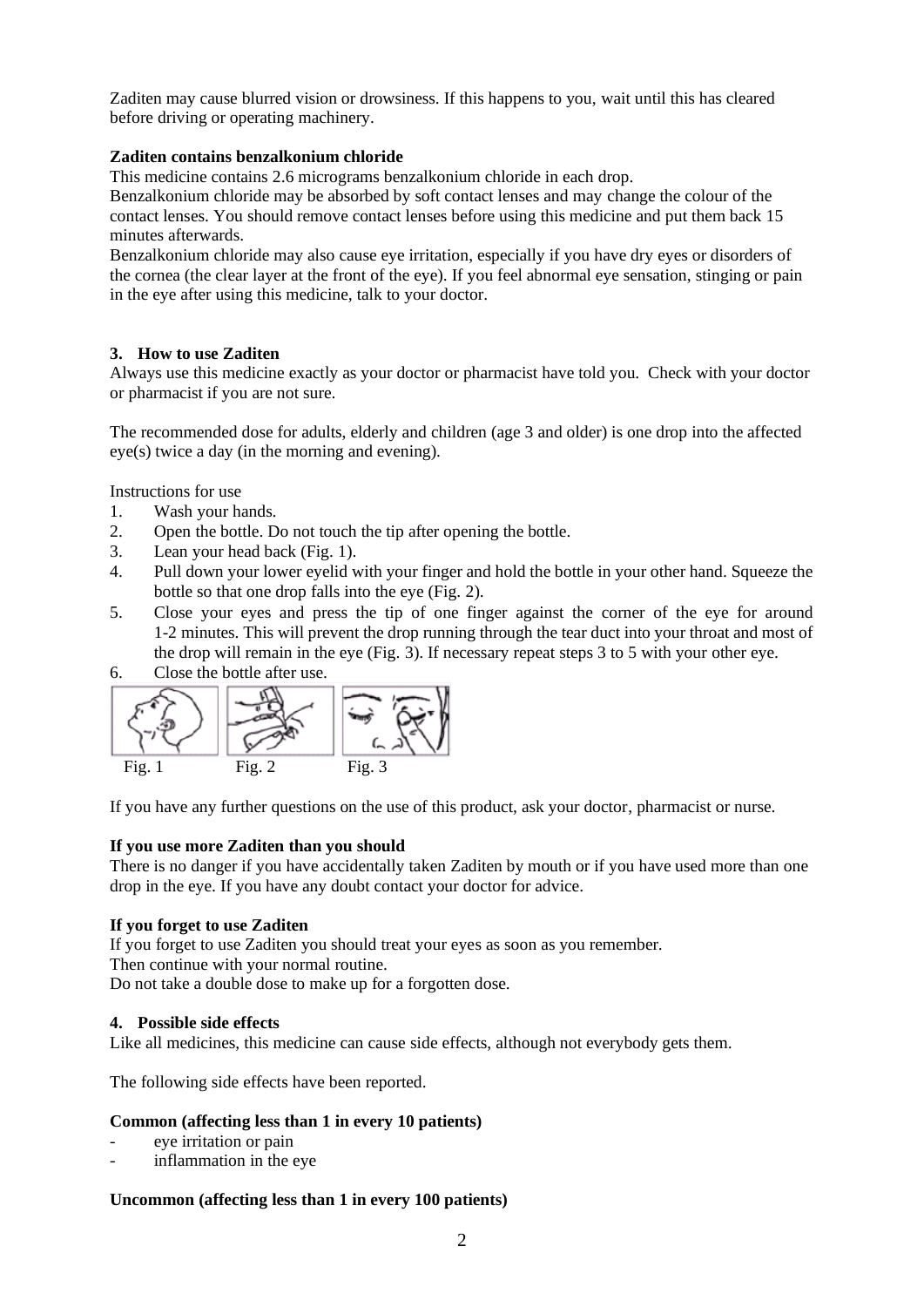- blurred vision when putting drops on the eye
- dry eye
- eyelid disorder
- conjunctivitis
- increased sensitivity of the eyes to light
- visible bleeding in white of eye
- headache
- drowsiness
- rash (which may also itch)
- eczema (itchy, red, burning rash)
- dry mouth
- allergic reaction (including swelling of the face and eyelids) and increase in severity of existing allergic conditions such as asthma and eczema

# **Reporting of side effects**

If you get any side effects, talk to your doctor, pharmacist or nurse. This includes any possible side effects not listed in this leaflet. You can also report side effects directly via the national reporting system:

United Kingdom Yellow Card Scheme Website: www.mhra.gov.uk/yellowcard or search for MHRA Yellow Card in the Google Play or Apple App Store.

Ireland HPRA Pharmacovigilance Earlsfort Terrace IRL - Dublin 2 Tel: +353 1 6764971 Fax: +353 1 6762517 Website: www.hpra.ie e-mail: [medsafety@hpra.ie](mailto:medsafety@hpra.ie)

By reporting side effects, you can help provide more information on the safety of this medicine.

### **5. How to store Zaditen**

Keep this medicine out of the sight and reach of children.

Do not store above 25<sup>o</sup>C.

The bottle is not sterile itself, but its contents are sterile until the bottle is opened.

After opening the bottle, the eye drops can only be stored for 4 weeks.

Do not use this medicine after the expiry date, which is stated on the carton and bottle after EXP. The expiry date refers to the last day of that month.

Do not throw away any medicines via wastewater or household waste. Ask your pharmacist how to throw away medicines you no longer use. These measures will help protect the environment.

# **6. Contents of the pack and other information**

### **What Zaditen contains**

The active substance is ketotifen (as fumarate). Each ml contains 0.345 mg ketotifen fumarate corresponding to 0.25 mg ketotifen.

The other ingredients are glycerol (E422), sodium hydroxide (E524), water for injections and benzalkonium chloride.

### **What Zaditen looks like and contents of the pack**

Zaditen is a clear, colourless to faint yellow solution. The solution is available in a pack containing one bottle of 5 ml.